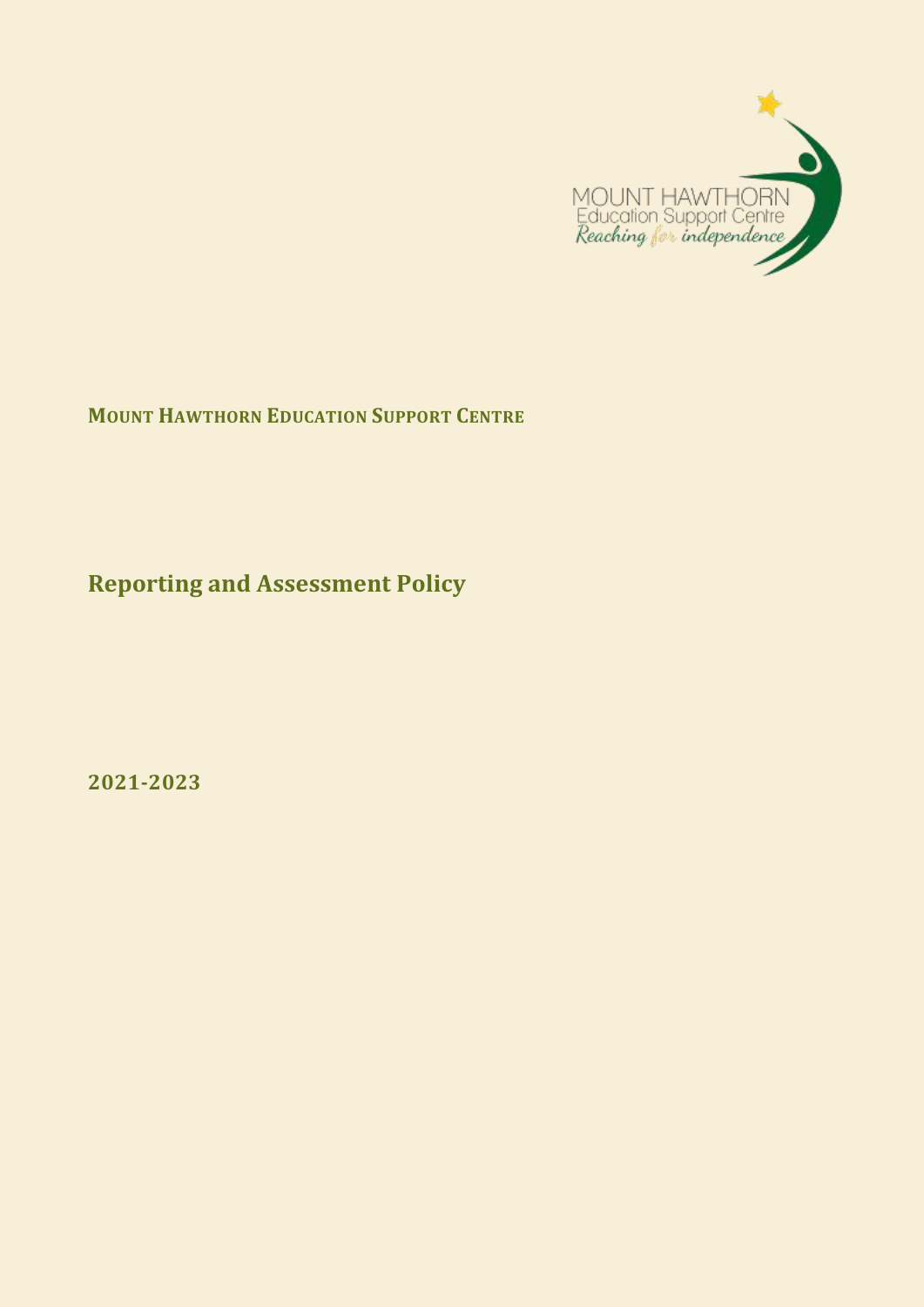Our Policy exists in line with Department of Education guidelines which indicate that all public schools will:

- provide a balanced curriculum that maximises the capacity of all students to achieve the objectives of the *Western Australian Curriculum* with suitable, individually tailored adjustments
- monitor, assess and evaluate individual student achievement, engaging in moderation processes to support teachers in making consistent judgements
- administer prescribed system assessments where appropriate
- report regular and relevant information to parents/caregivers on student progress and achievement

This Policy incorporates the following procedures:

*1. Providing a balanced curriculum by;*

- implementing the *Western Australian Curriculum,* providing breadth and depth for all students in teaching and learning programs
- conducting whole-school curriculum planning to ensure appropriate curriculum emphases for each child based on individual strengths and needs
- ensuring that all students receive at least fifty per cent of curriculum instruction in literacy and numeracy
- ensuring that all students in Years 1-6 participate in a minimum of two hours of physical activity each week, during the school day as part of student learning programs
- planning for improvement of individual student achievement, referring to the principles of the *School Curriculum and Standards Authority* and the *Western Australian Curriculum and Assessment Outline*

## *2. Assessing individual students' attainment by;*

- monitoring, assessing and evaluating individual student achievement, referring to the principles of the *School Curriculum and Standards Authority* and *Western Australian Curriculum and Assessment Outline*
- having an assessment policy based on the principles of the *Western Australian Curriculum and Assessment Outline* and make it known to the school community
- ensuring that there are ongoing moderation processes (within and between schools) in place to support all teachers in making valid and reliable judgements, acknowledging individual staff differences and readiness
- using assessment processes relevant to individual needs

## *3. Reporting regular and relevant information to parents by;*

- issuing a formal report for each student at the end of each semester in a format that is relevant to the needs and capabilities of each student
- reporting each semester on student achievement of learning area objectives
- providing information for parents in a variety of formats such as formal reports, IEPs, videos, photographic evidence, worksheets etc, as dictated by the needs and capabilities of the individual student